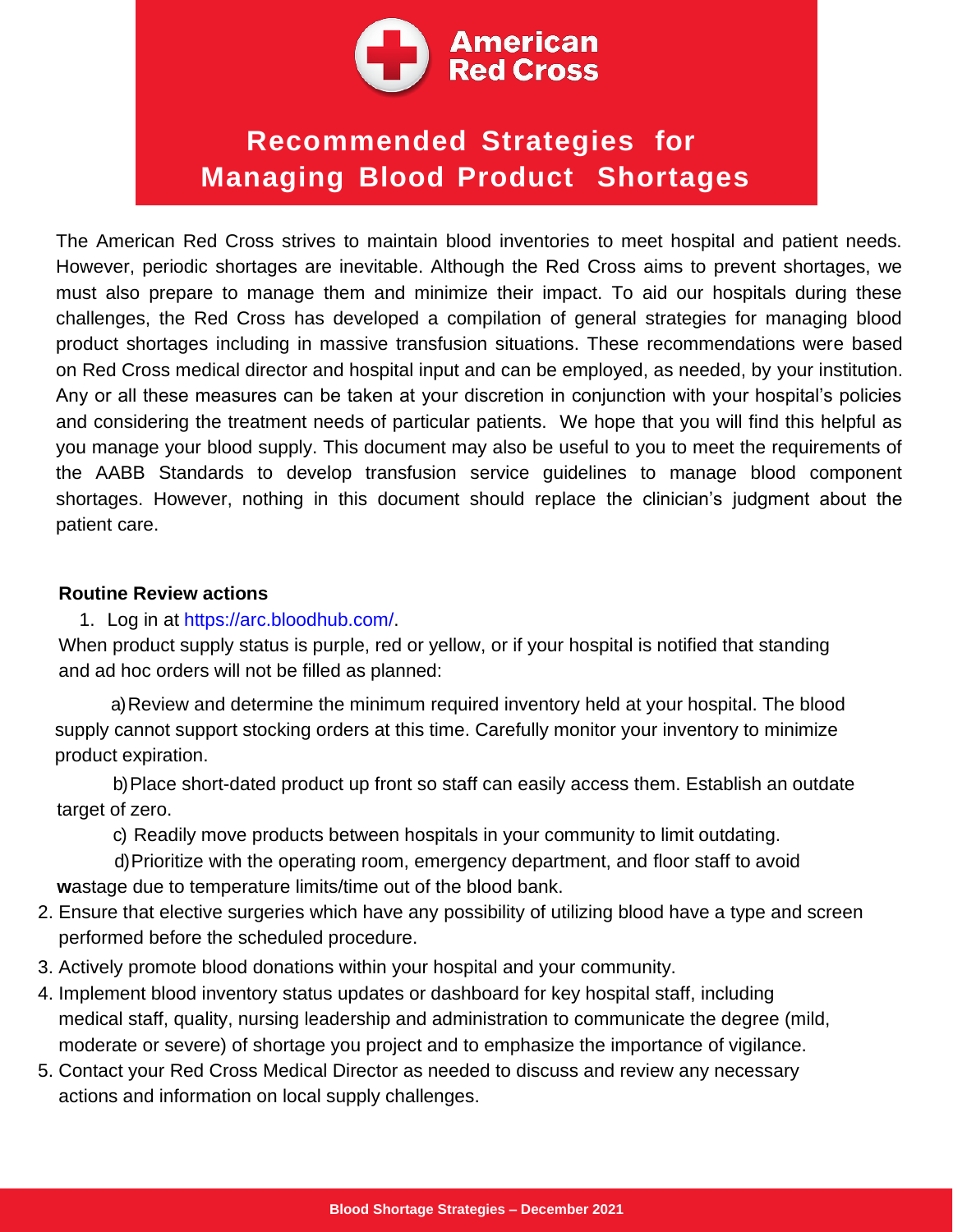# **Mild Shortage: Hospital Inventory is 25% lower than anticipated**

Red Blood Cells/Platelets:

- Ensure restrictive transfusion triggers are followed for RBCs (Hgb 7 mg/dL) and platelet transfusions (Platelet count <10 x 10<sup>3</sup> per  $\mu$ L for hypoproliferative thrombocytopenia, 50 x 10<sup>3</sup> per  $\mu$ L for major surgeries, and 100 x 10<sup>3</sup> per  $\mu$ L for neurological surgeries), Plasma (INR > 2).
- Group O products are the most critical RBC product. Ensure type-specific blood is issued whenever possible for trauma and massive transfusions.
	- Communicate with emergency department and operating room staff that type and screens must be sent as quickly as possible for a patient without a current type and screen.
	- Notify surgical staff and medical leadership that Group O blood will not be available for "emergency release" for elective cases without a current type and screen.
- Notify adult and pediatric oncology leadership that outpatient platelet and RBC transfusions be limited to one unit whenever possible.
- Do not screen Rh-negative inventory (especially O negative) for CEK-negative units.
- Transfuse one unit at a time and re-check lab parameters between transfusions whenever feasible.
- Limit ability for medical staff to order more than one product at a time except for instances of active bleeding.
- Increase flexibility when placing product orders from your blood provider.
	- Accept PAS platelets, Pathogen Reduced (PR) platelets, and Large Volume Delayed Sampling (LVDS) platelets interchangeably.
- Remove restriction on issue of ABO/Rh matched platelets for most patients.
	- Particularly for PAS and PR platelets in which ABO isohemagglutinins are significantly reduced.
	- RhIg ('Rhogam' or Rhophylac) may be administered to non-immunocompromised Rh-negative patients of childbearing potential who receive Rh positive platelet transfusions, although many centers forego this due to the extremely low incidence of alloimmunization from such exposure.
	- Reserve ABO-compatible platelet transfusions for stem cell transplant recipients and pediatric patients with small blood volume.

## Plasma/Cryoprecipitate:

Reduce plasma use by maximizing the use of albumin as a replacement fluid for therapeutic apheresis procedures except where contraindicated.

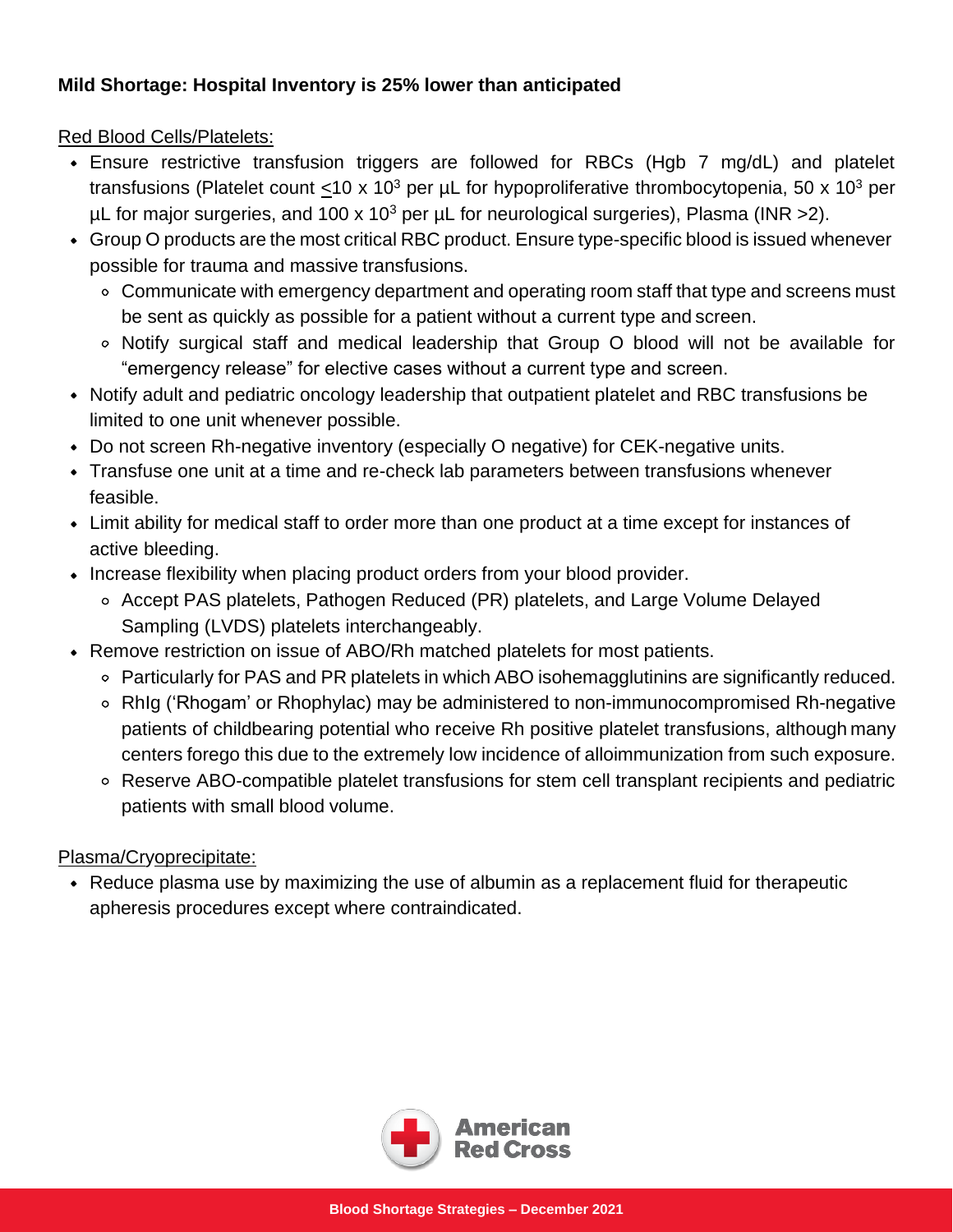# **Moderate Shortage: Hospital Inventory is 50% lower than anticipated**

General Actions:

- Issue blood to the floor only when a transfusion is imminent (patient is in room, vascular access is established, etc.).
- Implement a prospective review of all blood product ordering before release from the blood bank.
- Specifically, verify that transfusion is expected within the next 8 hours. Cancel orders when the clinical need has changed.

# Red Blood Cells:

- Provide antigen-negative RBC only to patients who have formed an antibody.
- Postpone prophylactic red cell exchanges unless the hemoglobin S level is close to 30% (to prevent stroke) or 40-50% (to prevent other complications). In cases of significant anemia without an elevated HbS level, only a simple transfusion is required.
	- Limit use of CEK-negative units to sickle cell patients who are alloimmunized to at least one clinically significant alloantibody.
	- Reschedule sickle cell patients based on (actual or anticipated) pre-procedure HbS (<30% for stroke and <40% for non-stroke). Alternatively consider:
		- Modified exchange procedures in lieu of full exchange procedures or a simple transfusion in lieu of an exchange transfusion.
		- Use CEK-negative prophylactically only for females of childbearing potential.
- Consider changing pediatric transfusion policies to accept AS1 or AS3 if not alreadyimplemented.
- Reevaluate CMV-negative guidelines to provide CMV-safe for most transfusions. Canada's National Policy on CMV ensures CMV-negative for only in utero transfusions and requires CMVsafe for all other transfusions.

# Platelets:

Remove restrictions on ABO-incompatible platelet transfusions for stem cell transplant recipients and pediatric patients with small blood volume. Consider volume reduction, if necessary.

## Plasma:

- Restrict use of Group AB plasma to patients of this blood type; follow hospital procedures/policies in transfusing Group A plasma as an alternative when patient blood type is undetermined.
- Use Group A plasma for emergent transfusions and massive transfusions.

# Cryoprecipitate:

Reduce pool size (from 10 to 8 if hospital is pooling and issue one unit instead of two of prepooled cryoprecipitate).

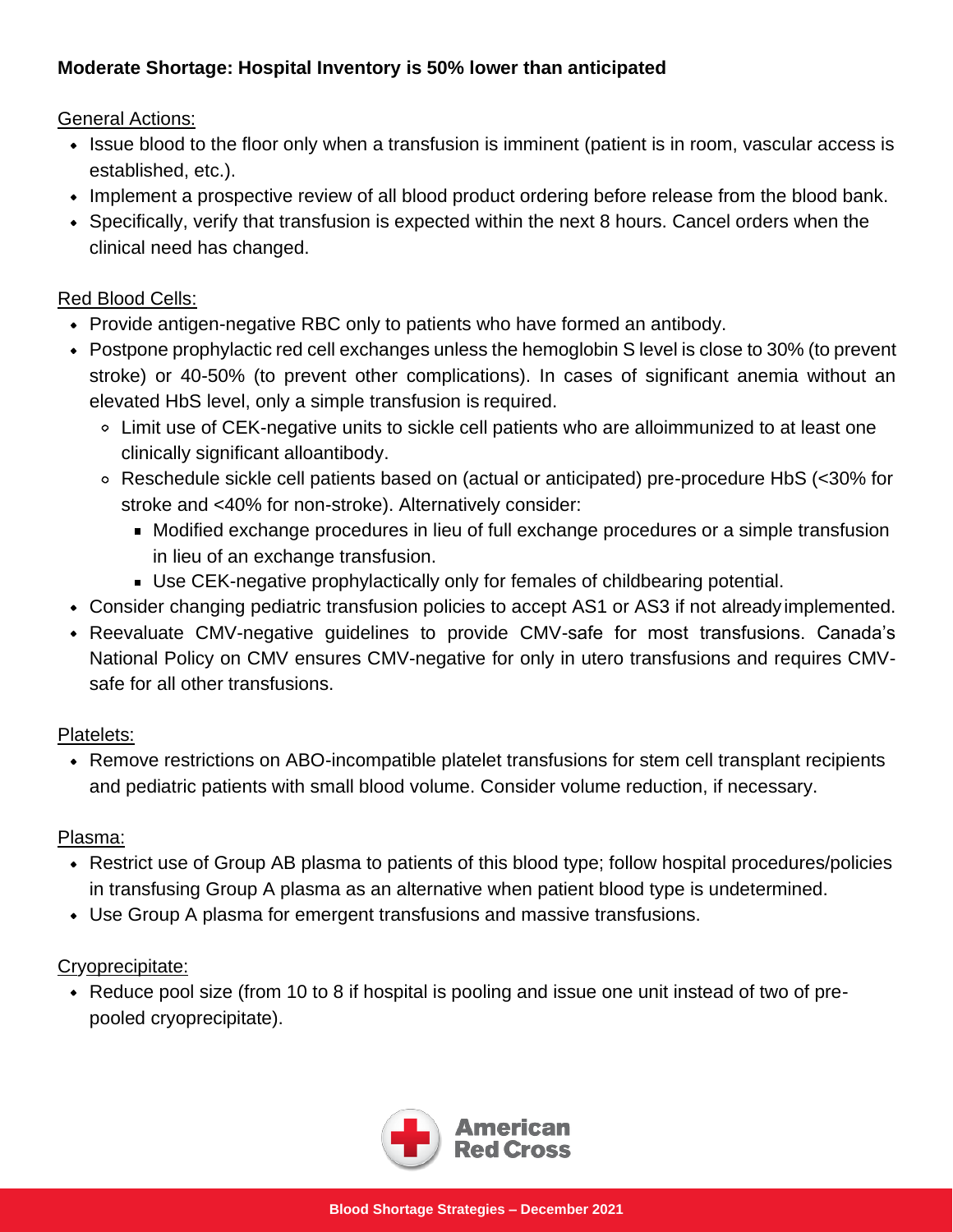## **Severe Shortage: Hospital Inventory is 75% lower than anticipated**

Red Blood Cells/Platelets:

- When possible, split platelet units into smaller doses, which is an evidencebased, practice-based method for adult oncology inpatients based on the PLADO study (Slichter et al. N Engl J Med 2010;362:600-613).
- Avoid prophylactic transfusion of thrombocytopenic patients not actively bleeding, so platelets are available for actively bleeding patients needing therapeutic platelet transfusion.
- Consider using platelet counts of  $5 \times 10^3$  per  $\mu$ L as the trigger for prophylactic platelet transfusions rather than 10  $\times$  10<sup>3</sup> per  $\mu$ L

## Plasma/Cryoprecipitate:

- Evaluate a more permissive policy for Prothrombin Complex Concentrates (e.g., Kcentra). Consider using tranexamic acid when appropriate.
- Implement off-label use of fibrinogen concentrate (RiaSTAP or other FDA approved similar products) to reduce the use of cryoprecipitate.

## **Managing Massive Transfusion Protocols in times of blood shortage**

Due to the relatively high utilization of universal blood components and risk of product wastage during massive transfusion protocol (MTP) activations, we encourage trauma hospitals to periodically evaluate their MTP practices, particularly during blood shortages. Ideally, these evaluations will engage stakeholders in both the Trauma Service and the Transfusion Service, resulting in a partnership with shared outcome measures.

We recognize that each hospital exists in a highly specialized practice environment, and that there is not a universal approach that can be deployed to yield optimal results. However, we do recommend consideration of the following questions as a starting point for blood conservation conversations between the Trauma and Transfusion services:

• Can a process be implemented or optimized that can reliably draw a type-and-screen (and if required, a confirmatory ABO type) from MTP patients at the beginning of the resuscitation process? Such a practice could permit the safe transition to type-specific components. Hand delivering the type and screen tube and/or the confirmatory ABO type (if required) to the blood bank may also hasten the transition to type-specific components.